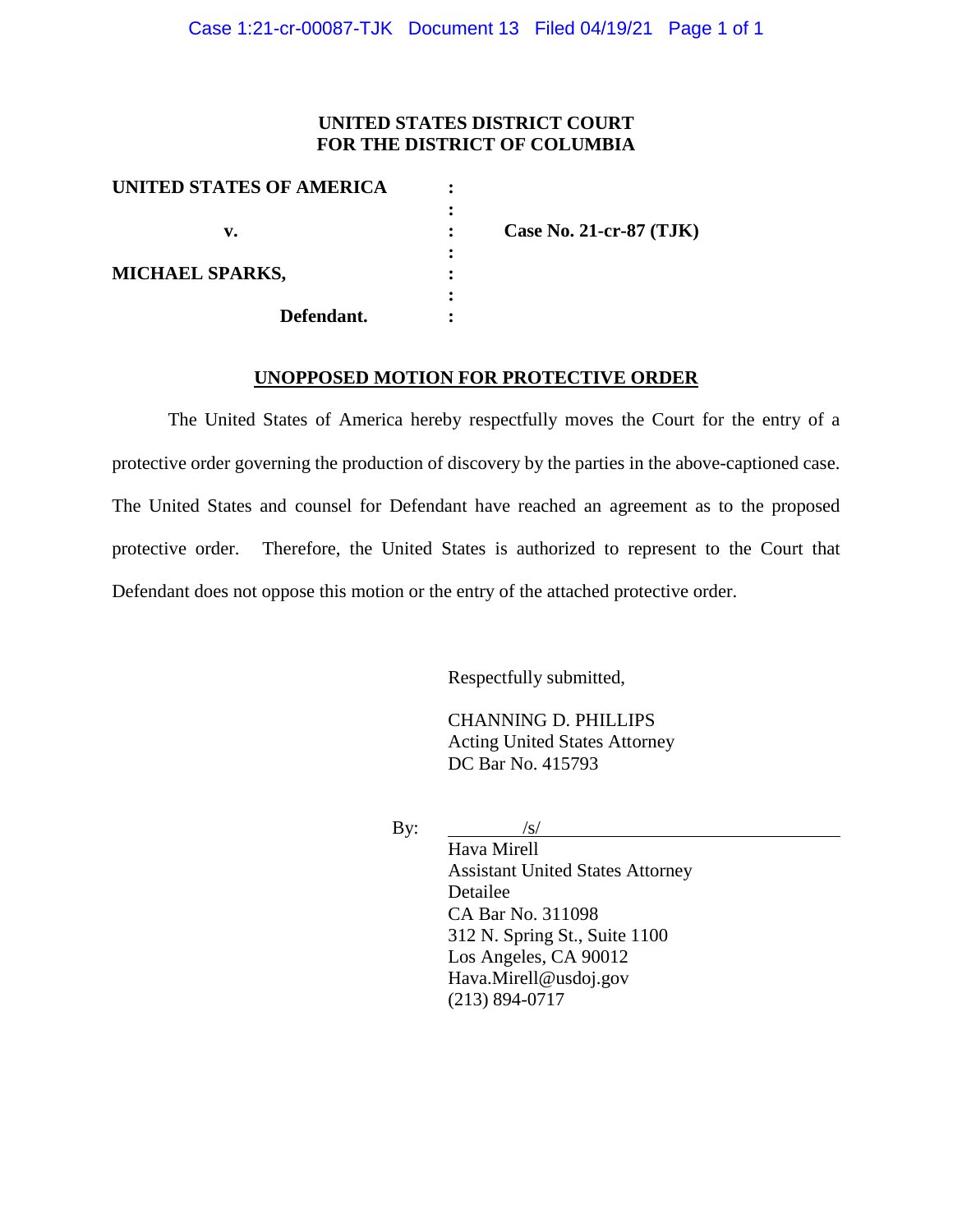## **UNITED STATES DISTRICT COURT FOR THE DISTRICT OF COLUMBIA**

| UNITED STATES OF AMERICA |                         |
|--------------------------|-------------------------|
|                          |                         |
| v.                       | Case No. 21-cr-87 (TJK) |
|                          |                         |
| <b>MICHAEL SPARKS,</b>   |                         |
|                          |                         |
| Defendant.               |                         |

## **PROTECTIVE ORDER GOVERNING DISCOVERY**

To expedite the flow of discovery material between the parties and adequately protect the

United States' legitimate interests, it is, pursuant to the Court's authority under Fed. R. Crim. P.

16(d)(1) and with the consent of the parties, ORDERED:

1. **Materials Subject to this Order.** This Order governs materials provided by the

United States at any stage of discovery during this case and which the United States has

identified as either "Sensitive" or "Highly Sensitive." Examples of materials that the United

States may designate as "Sensitive" or "Highly Sensitive" pursuant to this Order include but are

not limited to:

- a. Personal identity information as identified in Rule 49.1 of the Federal Rules of Criminal Procedure, as well as telephone numbers, email addresses, driver's license numbers, and similar unique identifying information;
- b. Information regarding the government's confidential sources;
- c. Information that may jeopardize witness security;
- d. Contact information for, photographs of, and private conversations with individuals that do not appear to be related to the criminal conduct in this case;
- e. Medical or mental health records;
- f. Sources and methods law-enforcement officials have used, and will continue to use, to investigate other criminal conduct related to the publicly filed charges;
- g. Surveillance camera footage from the U.S. Capitol Police's extensive system of cameras on U.S. Capitol grounds;<sup>1</sup>

<sup>&</sup>lt;sup>1</sup> To be clear, this does not include footage from body worn cameras from other police departments that responded on January 6, 2021, the vast amount of which the United States will *not* designate as Sensitive or Highly Sensitive. (Body worn camera footage will be marked Sensitive or Highly Sensitive only if it contains material described in paragraph one above or for a similar reason not anticipated by this Order.)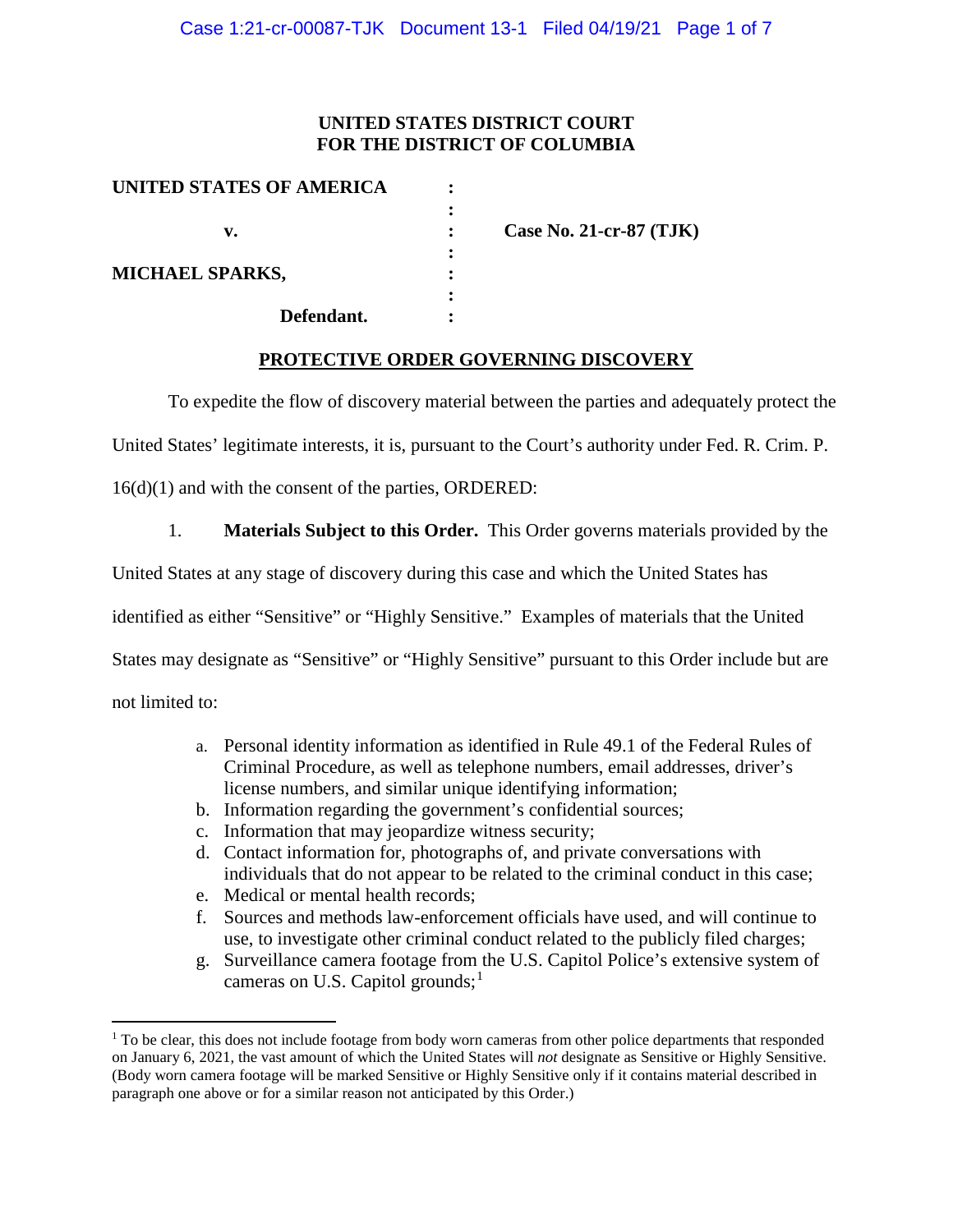- h. Repair estimates from the Architect of the Capitol;
- i. Materials designated as "security information" pursuant 2 U.S.C. §1979; and
- j. Tax returns or tax information.

This Order will not be used to designate materials as Sensitive or Highly Sensitive unless such designation is necessary for one of the reasons stated in this paragraph or for a similar reason not anticipated by this Order. The government agrees to make every effort to provide discovery in a manner that will allow for most discovery to be produced without such designations.

2. **Defendant.** Any reference to "Defendant" herein refers individually to each

defendant identified in the caption above.

3. **Legal Defense Team.** The "legal defense team" includes defense counsel

(defined as counsel of record in this case, including any post-conviction or appellate counsel)

and any attorneys, investigators, paralegals, support staff, and expert witnesses who are advising

or assisting defense counsel in connection with this case.

# 4. **Rules for the Handling of Sensitive and Highly Sensitive Materials.**

- a. **Limitations on Use.** Defendant and the legal defense team may use Sensitive and Highly Sensitive discovery materials solely in connection with the defense of this case and any other case connected to the events at the United States Capitol on January 6, 2021, including any post-conviction or appellate litigation, and for no other purpose, and in connection with no other proceeding, without further order of this Court.
- b. **Limitations on Dissemination.** No Sensitive or Highly Sensitive materials, or the information contained therein, may be disclosed to any persons other than Defendant, the legal defense team, or the person to whom the Sensitive or Highly Sensitive information solely and directly pertains or his/her counsel, without agreement of the United States or prior authorization from the Court.
- c. **Limitations on Reproduction.** Defendant, the legal defense team, and authorized persons shall not copy or reproduce the Sensitive or Highly Sensitive materials except in order to provide copies of the materials for use in connection with this case by Defendant, the legal defense team, the person to whom the Sensitive or Highly Sensitive information solely and directly pertains or his/her counsel, and other persons to whom the Court may authorize disclosure (collectively, "authorized persons").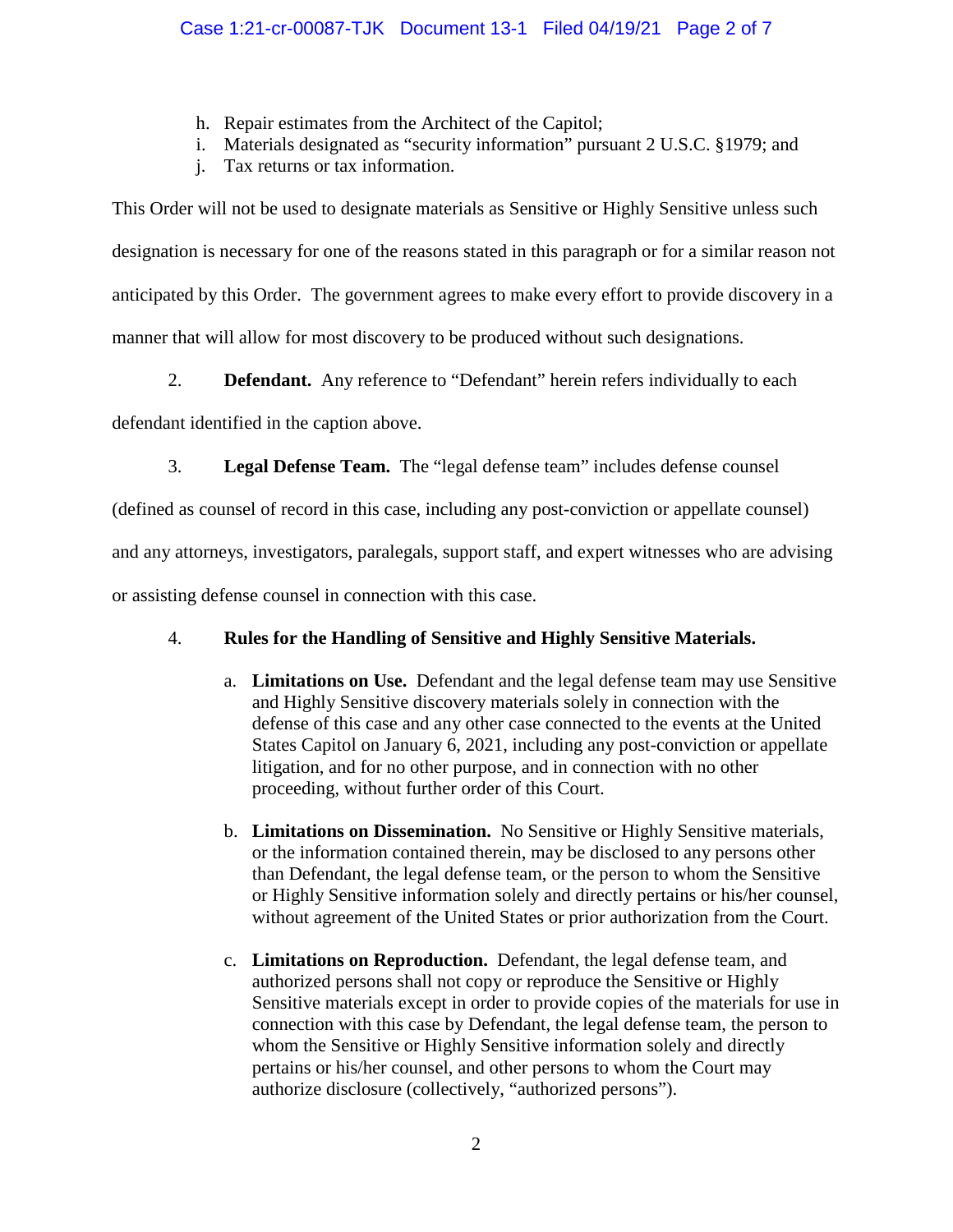If defense counsel provides Defendant access to Sensitive or Highly Sensitive materials, defense counsel must advise Defendant that Defendant may not record any personal identity information as identified in Rule 49.1 of the Federal Rules of Criminal Procedure or any telephone numbers, email addresses, driver's license numbers, and similar unique identifying information. By signing the attached affirmation, Defendant agrees not to do so.

Copies and reproductions, and any notes or records made in relation to the contents of the Sensitive and Highly Sensitive materials, are to be treated in the same manner as the original materials.

- d. **Court Filings.** Absent prior agreement by the parties or permission from the Court, no party shall disclose materials designated as Sensitive or Highly Sensitive in any public filing with the Court. Such materials shall be submitted under seal in accordance with Local Criminal Rule 49(f)(6). The Clerk of Court shall accept for filing under seal any filings made in compliance with that Rule and so marked by the parties pursuant to this Order.
- e. **Court Hearings.** The restrictions in this Order shall not limit either party in the use of the materials in judicial proceedings in this case. The procedures for use of designated Sensitive and Highly Sensitive materials during any hearing or the trial of this matter shall be determined by the parties and the Court in advance of the hearing or trial. No party shall disclose materials designated Sensitive or Highly Sensitive in open court without agreement by the parties that such materials may be disclosed in open court or prior authorization by the Court.

### 5. **Additional Rules for Handling of Sensitive Materials.** The following

additional terms apply to Sensitive materials:

a. **Storage.** Sensitive materials must be maintained in the custody and control of Defendant, the legal defense team, and authorized persons. This restriction shall not apply to the person to whom the Sensitive information solely and directly pertains or his/her attorney.

### 6. **Additional Rules for Handling of Highly Sensitive Materials.** The following

additional rules apply to Highly Sensitive materials:

a. **Additional Limitations on Dissemination.** Defense counsel may not provide a copy of Highly Sensitive materials to Defendant or permit Defendant to view such materials unsupervised by defense counsel or an attorney, investigator, paralegal, or support staff person employed by defense counsel.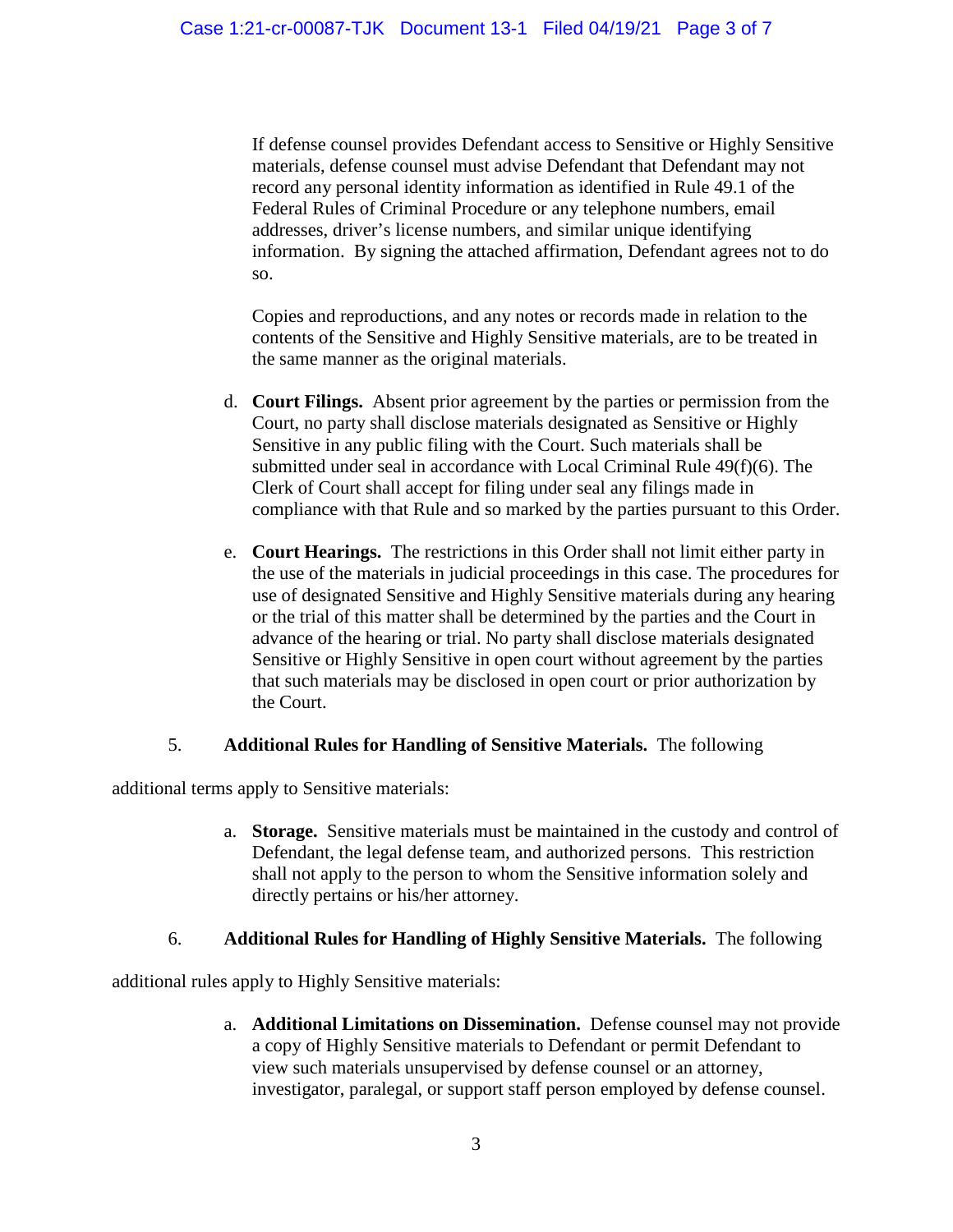The parties agree that defense counsel or an attorney, investigator, paralegal, or support staff person employed by defense counsel, may supervise Defendant by allowing access to Highly Sensitive materials through a cloudbased delivery system that permits Defendant to view the materials but does not permit Defendant the ability to download; provided that, prior to doing so, defense counsel first provides notice to the United States and allow the United States to file an objection with the Court if no agreement is reached.

- b. **Additional Limitations on Reproduction.** Counsel agrees that prior to showing materials to Defendant designated as Highly Sensitive, counsel or an attorney, investigator, paralegal, or support staff person employed by defense counsel will read Defendant the relevant parts of this Order, and remind Defendant of the consequences of violating the Order. If Defendant takes notes regarding Highly Sensitive materials, counsel or an attorney, investigator, paralegal, or support staff person employed by defense counsel must take reasonable steps to determine whether Defendant has copied any personal identity information as identified in Rule 49.1 of the Federal Rules of Criminal Procedure or any telephone numbers, email addresses, driver's license numbers, and similar unique identifying information.
- c. **Storage.** Highly Sensitive materials must be maintained in the custody and control of the legal defense team and authorized persons. This restriction shall not apply to the person to whom the Highly Sensitive information solely and directly pertains or his/her attorney.

7. **Viewing by Incarcerated Defendants.** If Defendant is in the custody of the

United States Marshals Service, defense counsel is authorized to provide a copy of discovery materials to the appropriate point of contact so that the defendant can view the discovery materials, subject to the terms of this Order.

8. **Disputes.** The parties shall make a good faith effort to resolve any dispute about a sensitivity designation before requesting the Court's intervention. The United States may agree to remove or reduce a sensitivity designation without further order of this Court. Whenever the redaction of specified information will resolve the basis for which a sensitivity designation was applied, the United States will agree to redaction, and such redaction will render the materials no longer subject to this Order. Any agreement to reduce or remove a sensitivity designation or to redact specific information shall be memorialized in writing.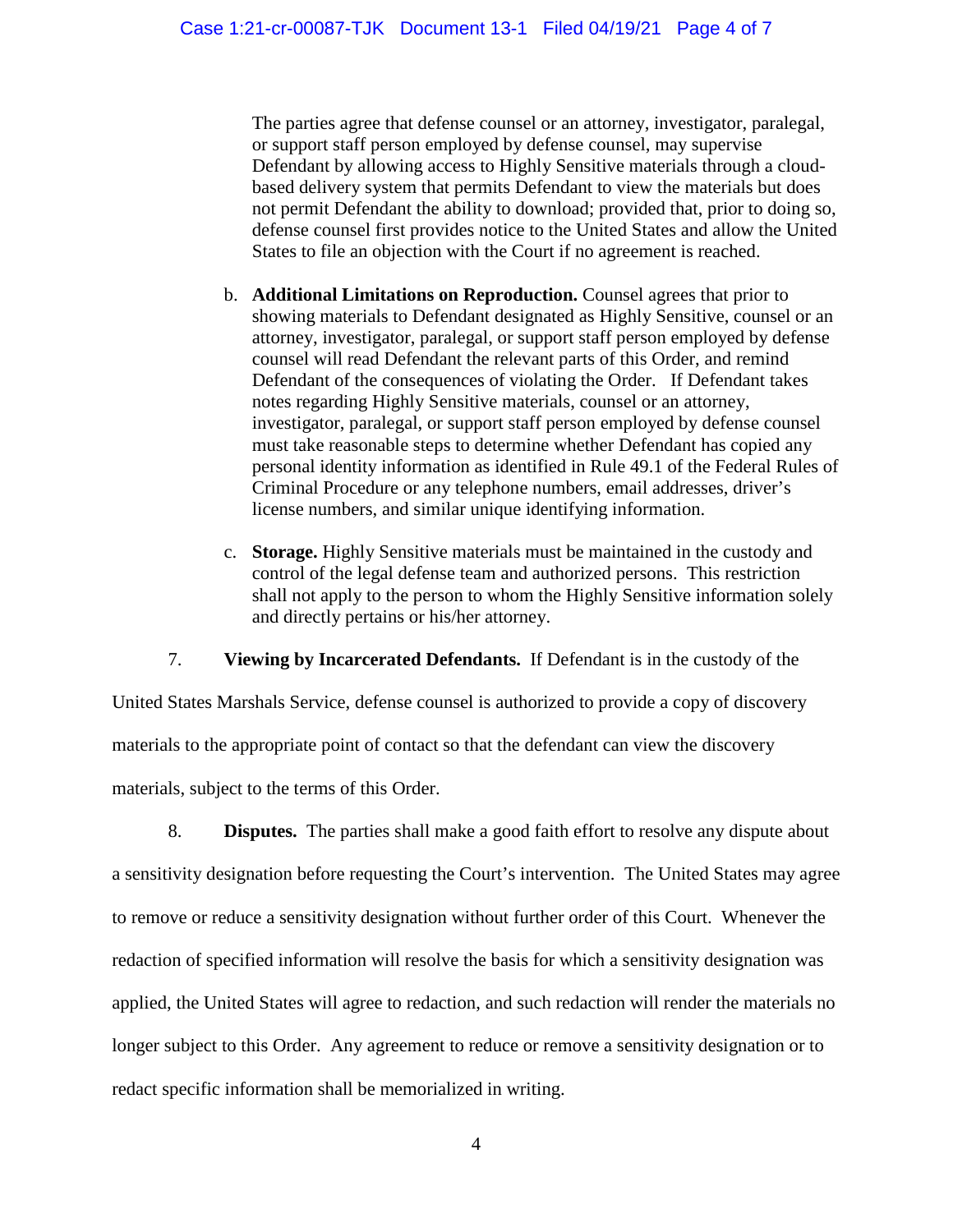#### Case 1:21-cr-00087-TJK Document 13-1 Filed 04/19/21 Page 5 of 7

9. **Modification Permitted.** Nothing in this Order shall prevent any party from seeking modification of this Order nor prevent the defense from contesting a sensitivity designation. The parties agree that the burden of demonstrating the need for a protective order remains with the government at all times.

10. **Failure not Waiver.** The failure by the United States to designate any materials as Sensitive or Highly Sensitive upon disclosure shall not constitute a waiver of the United States' ability to later designate the materials as Sensitive or Highly Sensitive but the government must separately identify and memorialize the changed status of those materials in writing.

11. **Automatic Exclusions from this Order.** This Order does not apply to materials that:

- a. Are, or later become, part of the public court record, including materials that have been received in evidence in this or other public trials or hearings;
- b. Were derived directly from Defendant or that pertain solely to Defendant. Examples of such materials include Defendant's own financial records, telephone records, digital device downloads, social media records, electronic communications, arrest records, and statements to law enforcement; <sup>2</sup> and
- c. Materials that the defense obtains by means other than discovery.
- 12. **Government's Discovery Obligations.** Nothing in this Order modifies the

United States' obligations at any stage of discovery in this case pursuant to Federal Rules of

Criminal Procedure 16 and 26.2, Local Criminal Rule 5.1, 18 U.S.C. § 3500 (the Jencks Act),

and the government's general obligation to produce exculpatory and impeachment information in

criminal cases.

 $\frac{1}{2}$  $2$  Discoverable materials that were derived directly from Defendant or that pertain solely to Defendant are exempt from this Order regardless of whether the United States has designated any such materials as "Sensitive" or "Highly Sensitive" because the same materials are being provided or made available to co-defendants or other persons charged in connection with the events at the United States Capitol on January 6, 2021.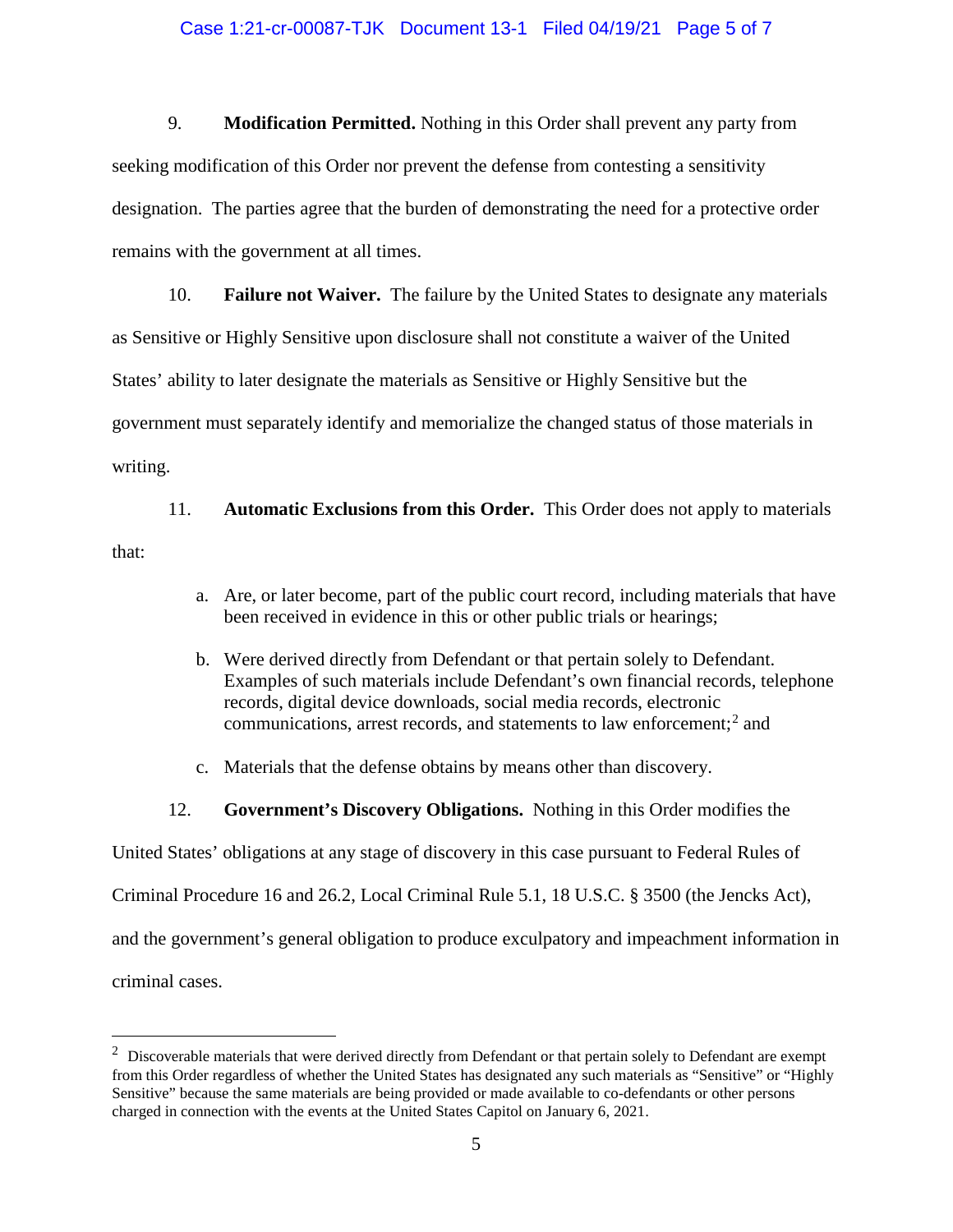#### Case 1:21-cr-00087-TJK Document 13-1 Filed 04/19/21 Page 6 of 7

13. **Defense Counsel's Obligations.** Defense counsel must provide a copy of this Order to, and review the terms of this Order with, members of the legal defense team, Defendant, and any other person, before providing them access to Sensitive or Highly Sensitive materials. Defense counsel must obtain a fully executed copy of Attachment A before providing Defendant access to Sensitive or Highly Sensitive materials, and must file a copy with the Court within one week of execution.

14. **No Ruling on Discoverability or Admissibility**. This Order does not constitute a ruling on the question of whether any particular material is properly discoverable or admissible and does not constitute any ruling on any potential objection to the discoverability or admissibility of any material.

15. **Duration.** The terms of this Order shall remain in effect after the conclusion of this case and the parties shall be bound by it unless otherwise ordered by the Court.

**SO ORDERED** this \_\_\_\_\_ day of \_\_\_\_\_\_\_\_\_\_, 2021.

HONORABLE TIMOTHY J. KELLY United States District Judge

\_\_\_\_\_\_\_\_\_\_\_\_\_\_\_\_\_\_\_\_\_\_\_\_\_\_\_\_\_\_\_\_\_\_\_\_\_